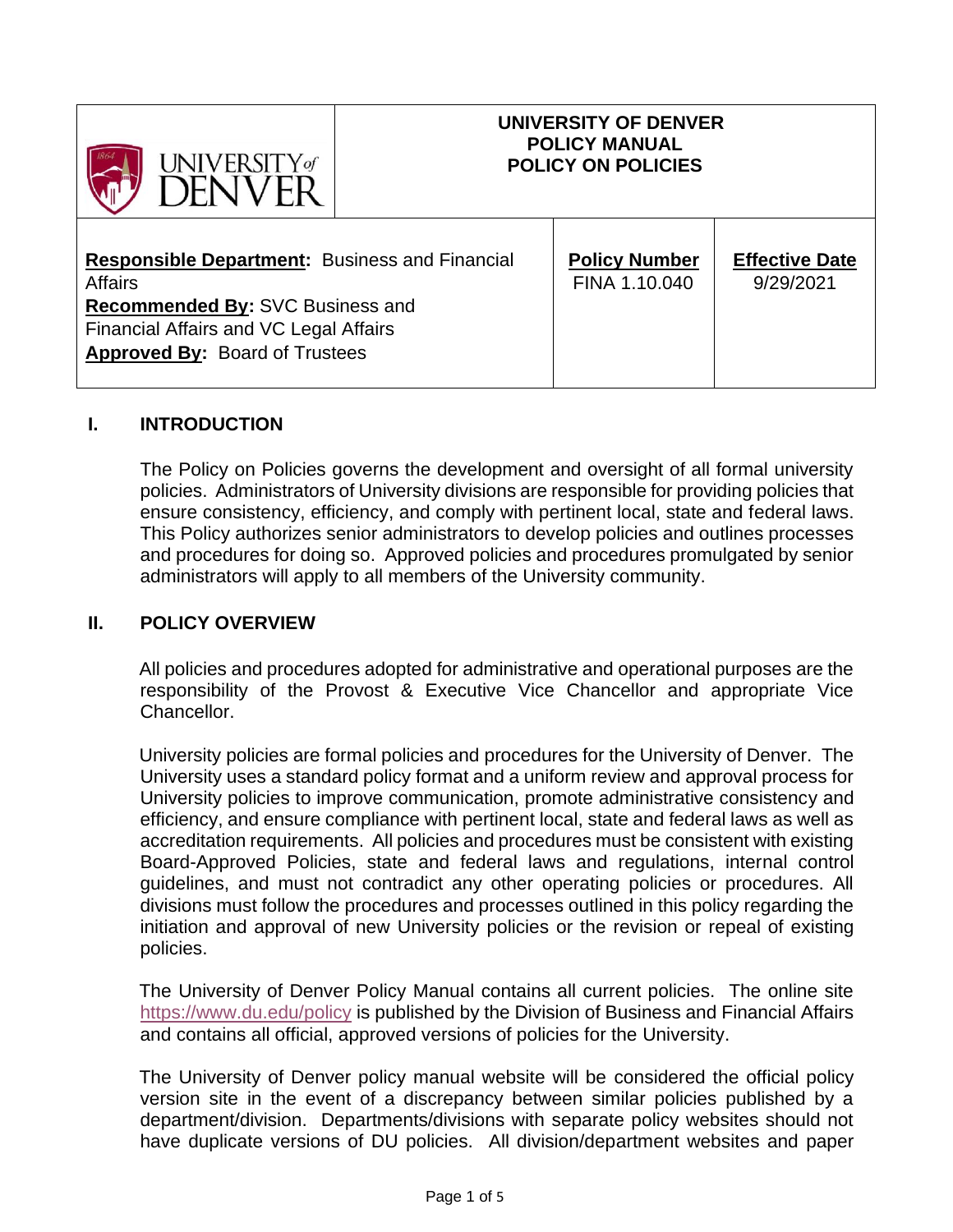documents should reference the official policies at the University of Denver Policy Manual.

University policies in the Policy Manual are organized by division. The division head is considered the responsible officer for the development and implementation of that division's policies.

Each responsible officer will annually appoint a policy liaison who will serve as the main point of contact with the Division of Business and Financial Affairs for all policy related matters for the division/department.

The Division of Business and Financial Affairs coordinates the review and approval of new, revised and repealed University policies.

All University policies with the exception of Board of Trustee policies must be approved by the Chancellor.

Board of Trustees policies must be reviewed by the Office of General Counsel prior to approval by the Board of Trustees.

A current list of responsible policy officers and liaisons is published within the Policy Manual.

# **III. PROCESS/PROCEDURE OVERVIEW**

Proposed drafts of new policies, substantially revised policies and those policies recommended for repeal must be distributed to the Policy Advisory Committee (PAC) for review and comment prior to final approval. The Policy Advisory Committee (PAC) is comprised of representatives from various campus divisions including academic and administrative. The Division of Business and Financial Affairs will facilitate identification of PAC members and the work of the committee. The committee is charged with consulting with University offices on proposals for new, revised and repealed policies to consider whether they are necessary and aligned with institutional missions, goals and priorities; that policies are concise, consistent in format and scope, and easy to understand; to identify constituencies and other policies that may be affected; and to make recommendations to appropriate offices. The PAC also assists with dissemination and sharing feedback regarding policies.

Policies will be assigned a unique numbering architecture beginning with an abbreviation of the Division Name. (Example: Business and Financial Affairs Policies will begin with FINA 1.10.040 – *Policy on Policies*)

#### **A. New, Substantially Revised or Repealed Policy Procedures**

Drafts of new policies and those recommended for substantial revision or repeal must be developed and fully vetted within the administrative division.

As policies are developed to help improve communication, promote administrative consistency and efficiency, and ensure compliance with pertinent state and federal laws as well as state and regional accreditation requirements. Use of the words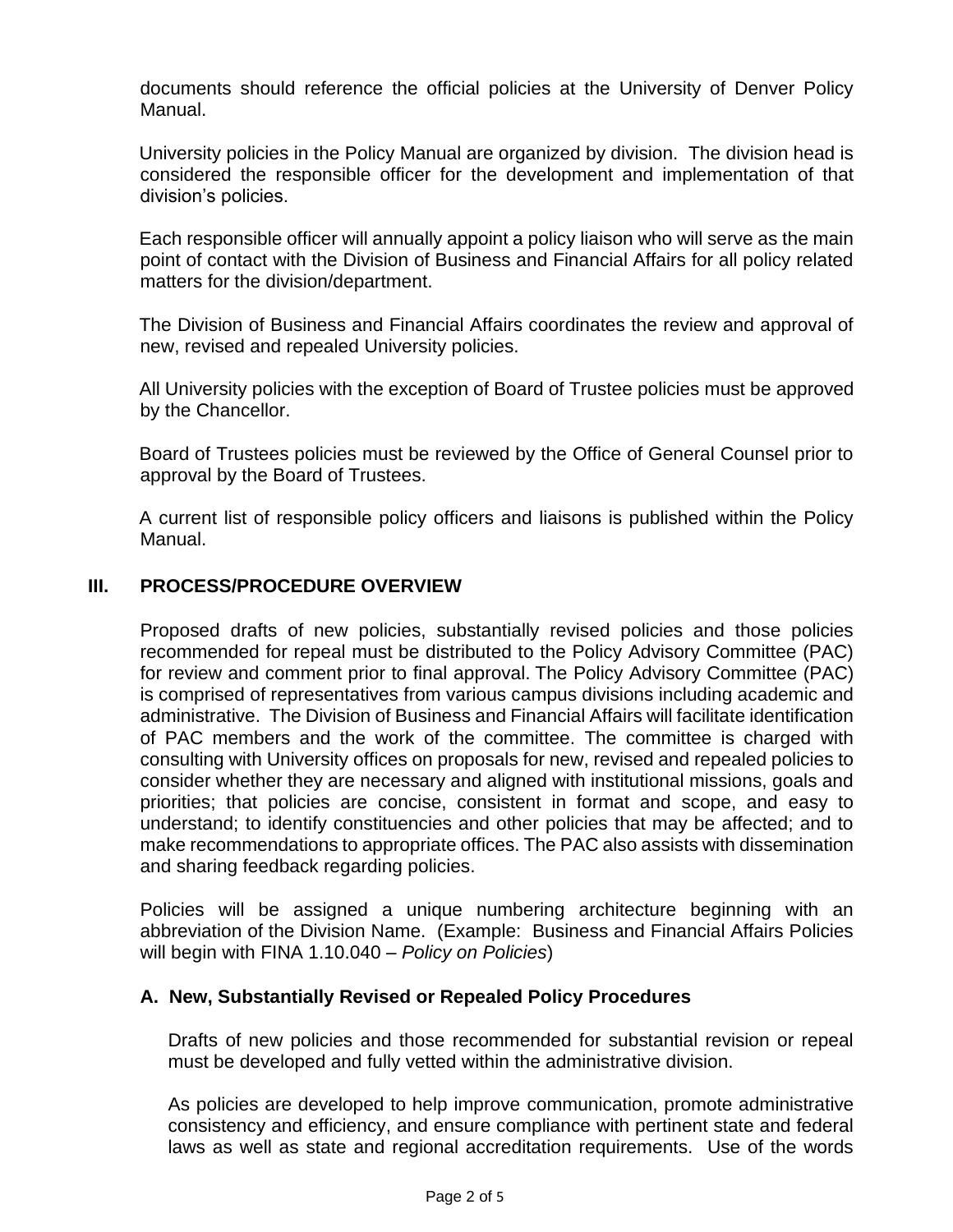"should" and "shall" is to be avoided as it infers the action is optional, which makes the need for the policy questionable.

*Example of what to avoid*: "Each administrator shall determine the appropriateness of such travel and the extent to which the University is to participate in defraying travel and subsistence expenses."

*Example of what to state*: "Each administrator will determine the appropriateness of such travel and the extent to which the University is to participate in defraying travel and subsistence expenses."

Where flexibility may be needed in the use of the words "should" and "shall", the responsible office will determine if circumstances justify deviation.

# **1. New, Substantially Revised or Repealed Policy Process**

- The policy must conform to the standard template format.
- A description of the revisions should be included in the Reason for Revision section when appropriate.
- Use the words "must" or "will" rather than "should" and "shall" in the body of the policy.
- The responsible officer will forward the draft to the Business and Financial Affairs Office for review by the PAC.
- Policy drafts must be submitted at least ten business days before the next scheduled PAC monthly meeting for timely consideration.
- The PAC will review and recommend approval and/or revisions to the submitting administrative division.
- Business and Financial Affairs will distribute the finalized draft policy for internal administrative review/comments to appropriate divisions as needed.
- A ten-day comment period will be allowed prior to final approval. Consolidated comments will be forwarded by the PAC to the policy liaison and the responsible officer.
- The responsible officer will finalize the policy and submit it to Business and Financial Affairs for a second PAC review.
- After this review, the policy draft will be submitted to the Chancellor for final approval if it is a policy that does not require Board approval. Otherwise, the policy draft is submitted to the Chancellor for review and recommendation and then to the Board of Trustees for final approval.

Following the Chancellor's and/or Board of Trustees approval:

- Business and Financial Affairs will notify the responsible officer, the policy liaisons, and all affected divisions, if approved and make the required change to the University of Denver Policy Manual.
- For policies requiring approval of the Board of Trustees, Business and Financial Affairs will forward the policy to the Office of General Counsel for review prior to presentation to the Board of Trustees for approval.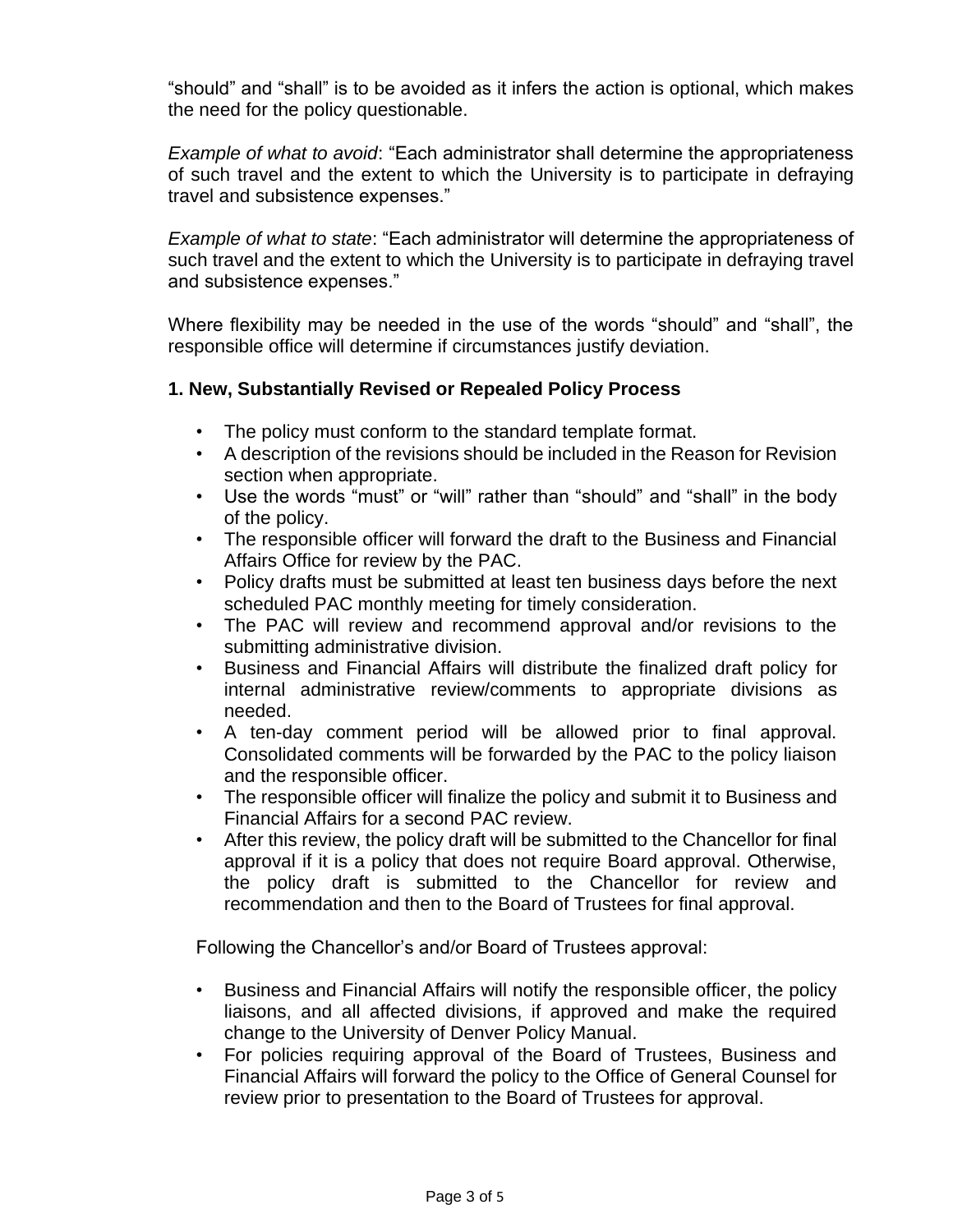# **B. Expedited Policy Procedures**

Non-substantive revisions to existing policies may be approved directly by the Chancellor using an expedited approval process when the office of Business and Financial Affairs categorizes the revision as non-substantive. When it is in the best interest of the University, drafts of new policies or those recommended for substantial revision or repeal may also be approved directly by the Chancellor using an expedited approval process. This includes policy development, revision or repeal directly related to state or federal law.

# **1. Expedited Policy Approval Process**

- The policy must conform to the standard template format.
- A description of the revisions must be included in the Reason for Revision section when appropriate.
- Use the words "must" or "will" rather than "should" and "shall" in the body of the policy.
- The responsible officer will forward the draft to the Business and Financial Affairs Office for review by the PAC with a request for an expedited review.
- Expedited reviews directly related to state or federal law will not be released to the community for review.
- Expedited policy requests must be allotted a minimum of ten days for review.
- After the PAC review, the policy draft will be submitted to the Chancellor for final approval if it is a policy that does not require Board approval. Otherwise, the policy draft is submitted to the Chancellor for review and recommendation and then to the Board of Trustees for final approval.

Following the Chancellor's and/or Board of Trustees approval:

• Business and Financial Affairs will notify the responsible officer, the policy liaisons, and all affected divisions of the results, if approved and make the required update or change to the University of Denver Policy Manual.

# **C. University Policy Maintenance and Periodic Review**

Responsible officers must ensure that the division's policies and procedures are up to date and revised as needed to reflect current practice and/or procedures. Each University policy will be reviewed by the originating administrative division and revised as necessary at least every five years.

# **D. University Policy Archive**

The Division of Business and Financial Affairs will maintain a policy archive containing all known copies of University policies including a history of revision dates (see example below).

Adopted/approved policies and procedures are open to examination and review by the Office of Internal Audit and the Office of General Counsel. Policies and procedures shall be consistently catalogued on the University's Policy website as the principle means of communication.